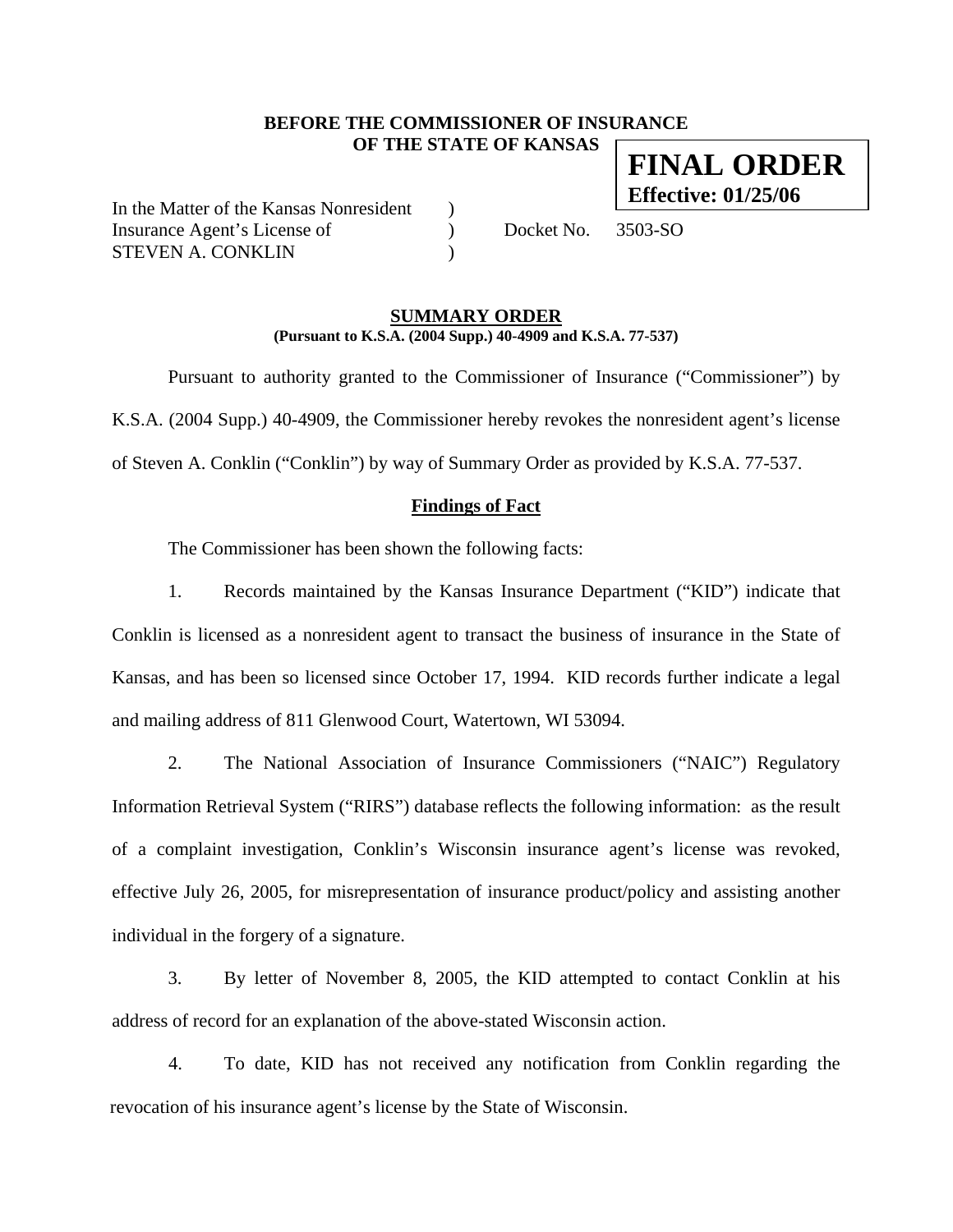### **Applicable Law**

5. K.S.A. (2004 Supp.) 40-4909(a) provides, in relevant part:

"The commissioner may deny, suspend, revoke or refuse renewal of any license issued under this act if the commissioner finds that the applicant or license holder has . . . (2) Violated: (A) Any provision of chapter 40 of the Kansas Statutes Annotated, and amendments thereto, or any rule and regulation promulgated thereunder; (B) any subpoena or order of the commissioner; . . . (9) Had an insurance agent license, or its equivalent, denied, suspended or revoked in any other state, district or territory." K.S.A.  $(2004$  Supp.)  $40-4909$ (a).

6. Administrative regulations require that a person licensed in this state as an insurance agent shall, within 30 days of the occurrence, report enumerated events to the Commissioner. Among these events are disciplinary action against the agent's license by the insurance regulatory official of any other state or territory and a change of address. K.A.R. § 40- 7-9.

7. The Commissioner may revoke any license issued under the Insurance Agents Licensing Act if the Commissioner finds that the insurable interests of the public are not properly served under such license. K.S.A. (2004 Supp.) 40-4909(b).

#### **Conclusions of Law**

8. The Commissioner has jurisdiction over Conklin as well as the subject matter of this proceeding, and such proceeding is held in the public interest.

9. The Commissioner finds that Conklin's Kansas license may be revoked solely because he has had a license revoked in another state.

10. The Commissioner further concludes that Conklin violated the administrative regulation requiring a licensed agent to report disciplinary action by other states within 30 days by failing to report the disciplinary action in Wisconsin.

2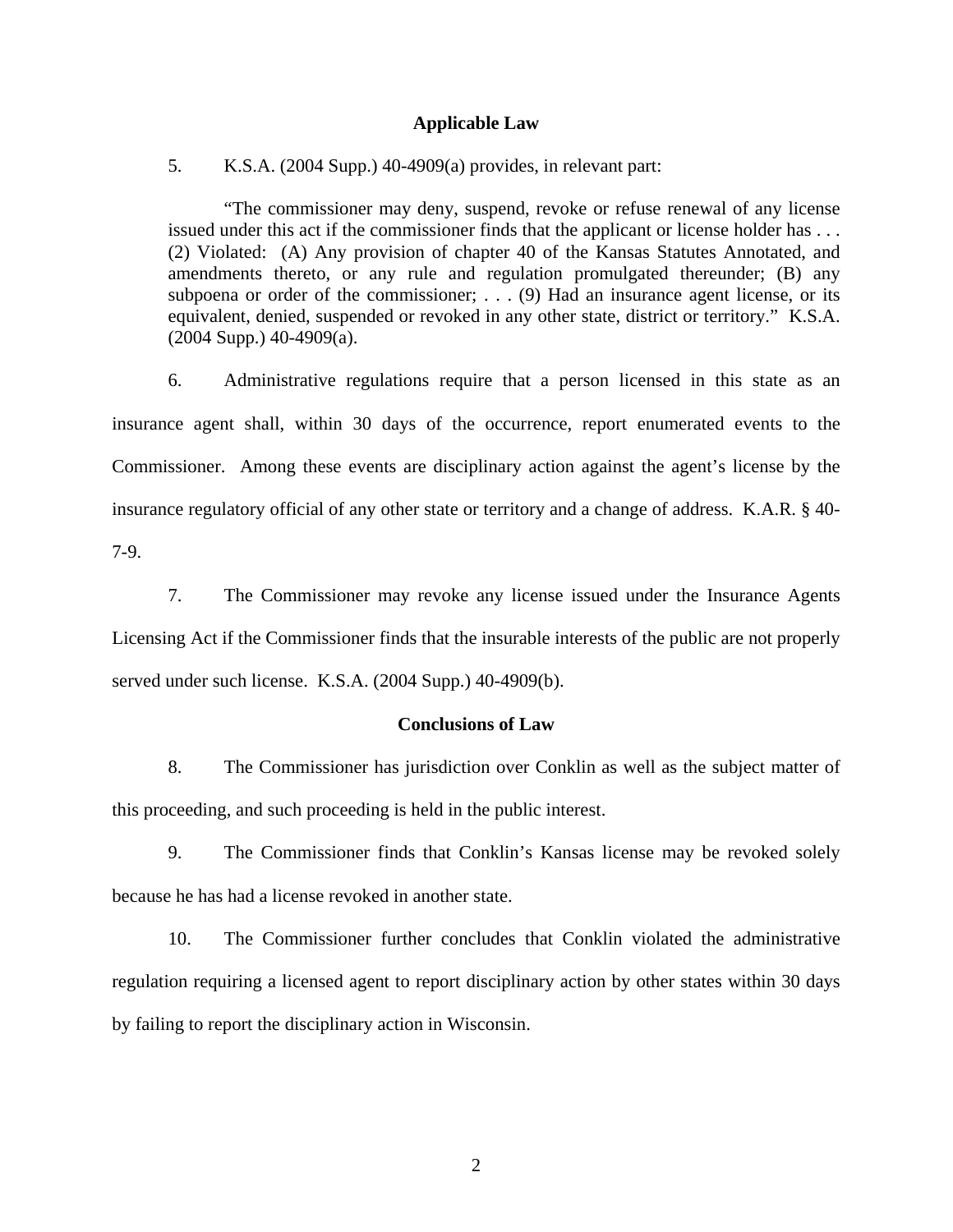11. In addition, the Commissioner finds that Conklin failed to respond to KID's inquiry about the revocation by deliberately ignoring the warning that failure to do so may have an impact on his Kansas nonresident license, thereby violating the equivalent of a subpoena or order of the Commissioner.

12. Accordingly, the Commissioner concludes that sufficient grounds exist for the revocation of the insurance agent's license of Steven A. Conklin pursuant to K.S.A. (2004 Supp.) 40-4909(a).

13. Moreover, the Commissioner finds that Conklin has demonstrated irresponsibility in the conduct of business by failing to report the disciplinary action taken by Wisconsin to KID, and his insurance agent's license should be revoked pursuant to K.S.A. (2004 Supp.) 40-4909(b) for the protection of the insurable interests of the public.

14. Based on the facts and circumstances set forth herein, it appears that the use of summary proceedings in this matter is appropriate, in accordance with the provisions set forth in K.S.A. 77-537(a), in that the use of summary proceedings does not violate any provision of the law and the protection of the public interest does not require the KID to give notice and opportunity to participate to persons other than Steven A. Conklin.

**IT IS THEREFORE ORDERED BY THE COMMISSIONER OF INSURANCE THAT** the Kansas non-resident insurance agent's license of Steven A. Conklin is hereby **REVOKED**.

#### **Notice and Opportunity for Hearing**

Steven A. Conklin, within fifteen (15) days of service of this Summary Order, may file with the KID written request for a hearing on this Summary Order, as provided by K.S.A. 77-

3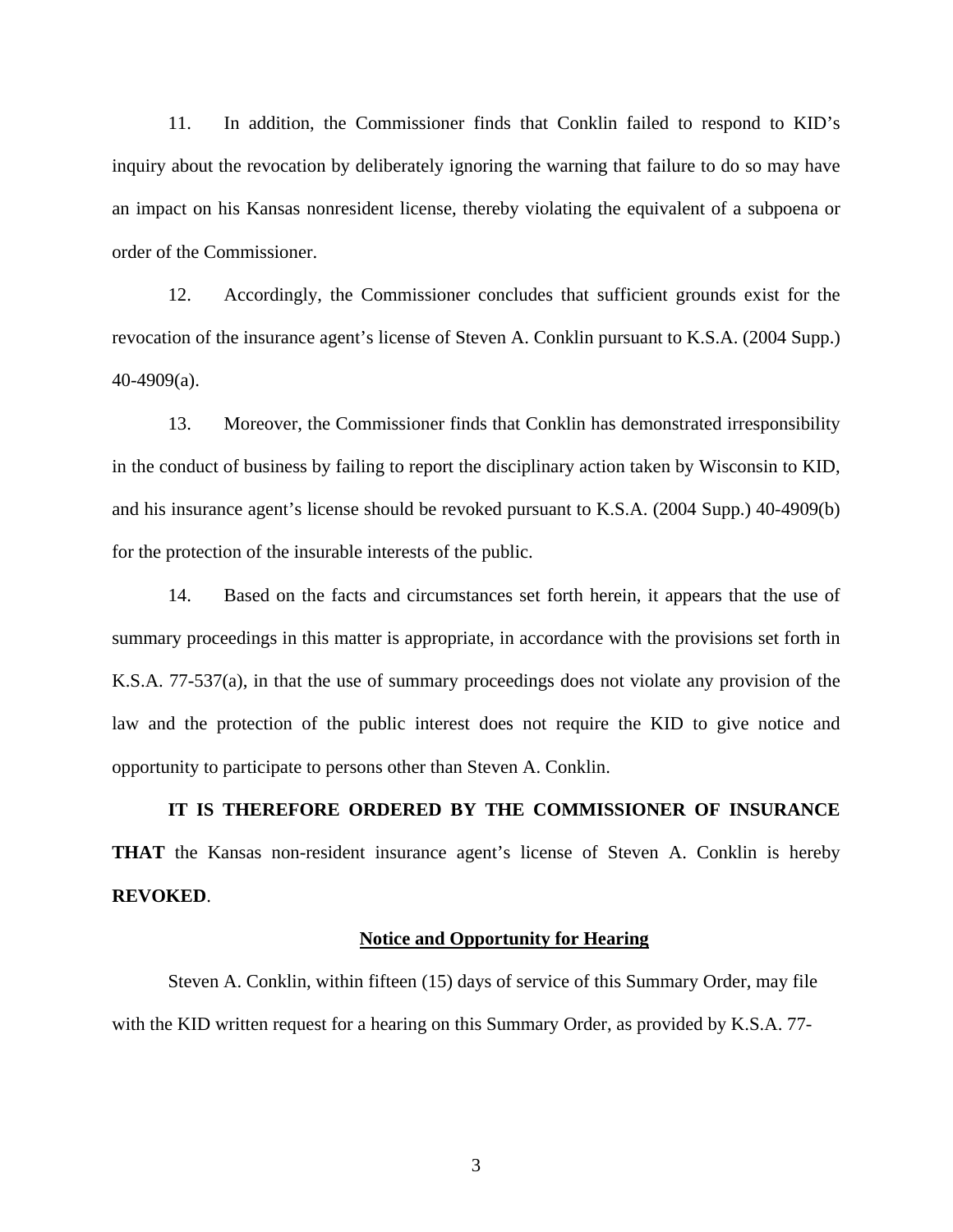542. In the event a hearing is requested, such request should be directed to John W. Campbell, General Counsel, Kansas Insurance Department, 420 S.W. 9<sup>th</sup> Street, Topeka, KS 66612.

 Any costs incurred as a result of conducting any administrative hearing shall be assessed against the agent/agency who is the subject of the hearing as provided by K.S.A. 40-4909(f). Costs shall include witness fees, mileage allowances, any costs associated with the reproduction of documents which become part of the hearing record, and the expense of making a record of the hearing.

If a hearing is not requested, this summary order shall become effective as a Final Order, without further notice, upon the expiration of the fifteen-day period for requesting a hearing. The Final Order will constitute final agency action in this matter.

In the event the Petitioner files a petition for judicial review, the agency officer designated pursuant to K.S.A. 77-613(e) to receive service of a petition for judicial review on behalf of the KID is John W. Campbell, General Counsel, Kansas Insurance Department, 420 S.W.  $9^{th}$  St., Topeka, KS 66612-1678.

**IT IS SO ORDERED THIS \_6th\_ DAY OF JANUARY, 2006, IN THE CITY OF TOPEKA, COUNTY OF SHAWNEE, STATE OF KANSAS.** 



|                                         | /s/ Sandy Praeger         |
|-----------------------------------------|---------------------------|
|                                         | Sandy Praeger             |
| <b>MUNICIPALITY OF TAXABLE PROPERTY</b> | Commissioner of Insurance |

BY:

 $\angle$ s/ John W. Campbell John W. Campbell General Counsel